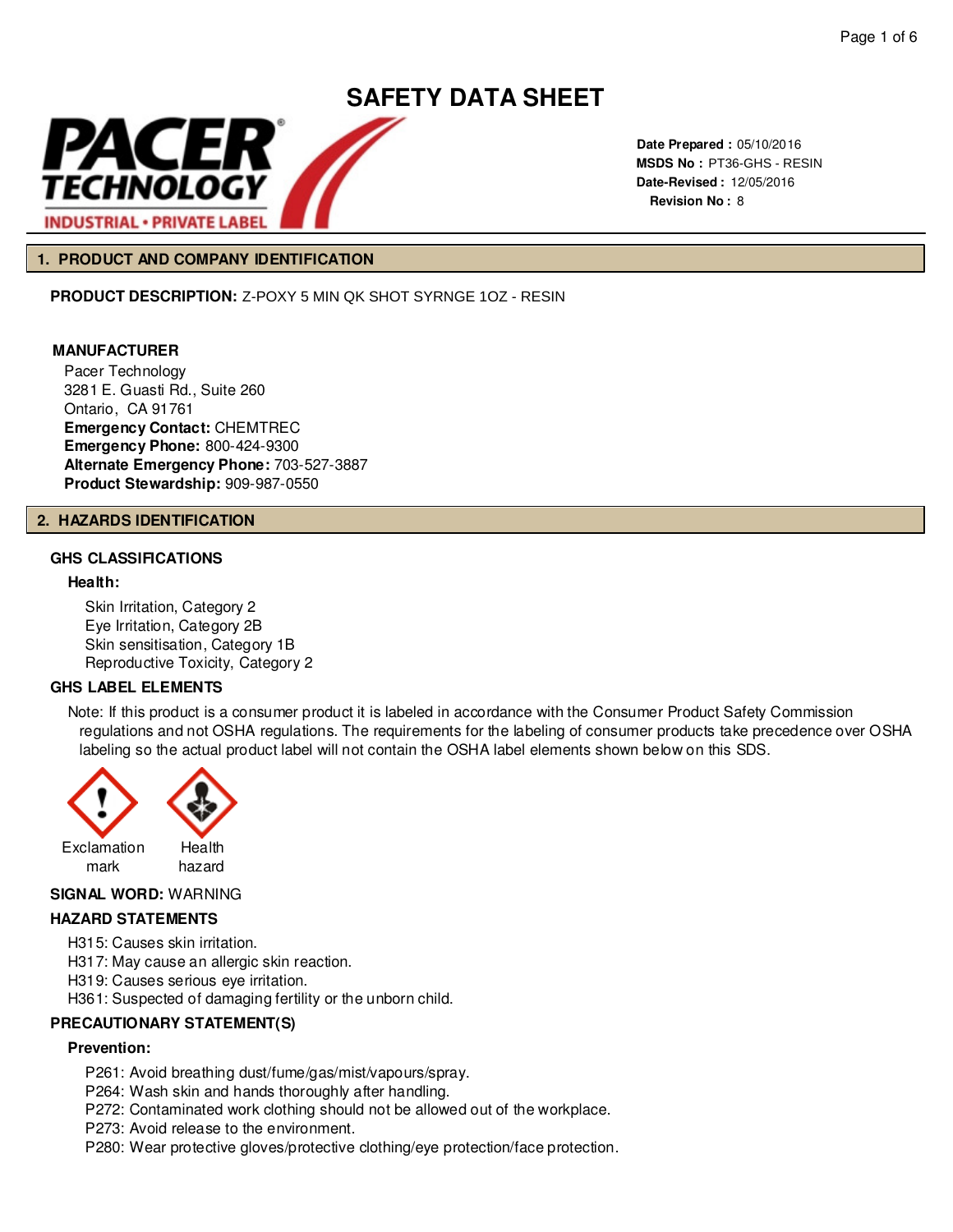

**Date Prepared :** 05/10/2016 **MSDS No :**  PT36-GHS - RESIN**Date-Revised :** 12/05/2016 **Revision No :** 8

P362: Take off contaminated clothing.

P363: Wash contaminated clothing before reuse.

P391: Collect spillage.

# **Response:**

P305+P351+P338: IF IN EYES: Rinse cautiously with water for several minutes. Remove contact lenses, if present and easy to do. Continue rinsing.

P313: Get medical advice/attention.

P302+P352: IF ON SKIN: Wash with plenty of soap and water.

P333+P313: If skin irritation or rash occurs: Get medical advice/attention.

# **Storage:**

P403+P235: Store in a well-ventilated place. Keep cool.

#### **Disposal:**

P501: Dispose of in a manner consistent with federal, state, and local regulations.

# **3. COMPOSITION / INFORMATION ON INGREDIENTS**

| <b>Chemical Name</b>      | $Wt.$ %   | CAS        |
|---------------------------|-----------|------------|
| Epoxy resin (Bisphenol A) | 100<br>90 | 25068-38-6 |

# **4. FIRST AID MEASURES**

**EYES:** Immediately flush with plenty of water. After initial flushing, remove any contact lenses and continue flushing for at least 15 minutes. Have eyes examined and tested by medical personnel.

SKIN: Immediately wash skin with soap and plenty of water. Remove contaminated clothing. Get medical attention if symptoms reoccur. Wash clothing before reuse.

**INGESTION:** If swallowed, do not induce vomiting. Keep individual calm. Get medical attention and show container label.

**INHALATION:** Remove to fresh air. If not breathing, give artificial respiration. If breathing is difficult, give oxygen. Get medical attention.

# **SIGNS AND SYMPTOMS OF OVEREXPOSURE**

**EYES:** Causes eye irritation.

**SKIN:** Irritating to skin. May cause allergic skin reaction with prolonged contact.

**SKIN ABSORPTION:** This material is a water pollutant and should be prevented from contaminating soil or from entering sewage and drainage systems and bodies of water.

**INGESTION:** May be irritating. Seek medical advice.

**INHALATION:** Prolonged or excessive inhalation may cause respiratory tract irritation.

**ACUTE EFFECTS:** Slightly irritating to eyes and respiratory tracts.

**CHRONIC EFFECTS:** Frequent or prolonged contact may irritate the skin and cause a skin rash (dermatitis).

# **5. FIRE FIGHTING MEASURES**

# **FLAMMABLE CLASS:** Not Flammable

**EXTINGUISHING MEDIA:** Use alcohol foam, carbon dioxide, or water spray when fighting fires involving this material.

**HAZARDOUS COMBUSTION PRODUCTS:** Combustion products may include and are not limited to: Carbon monoxide, carbon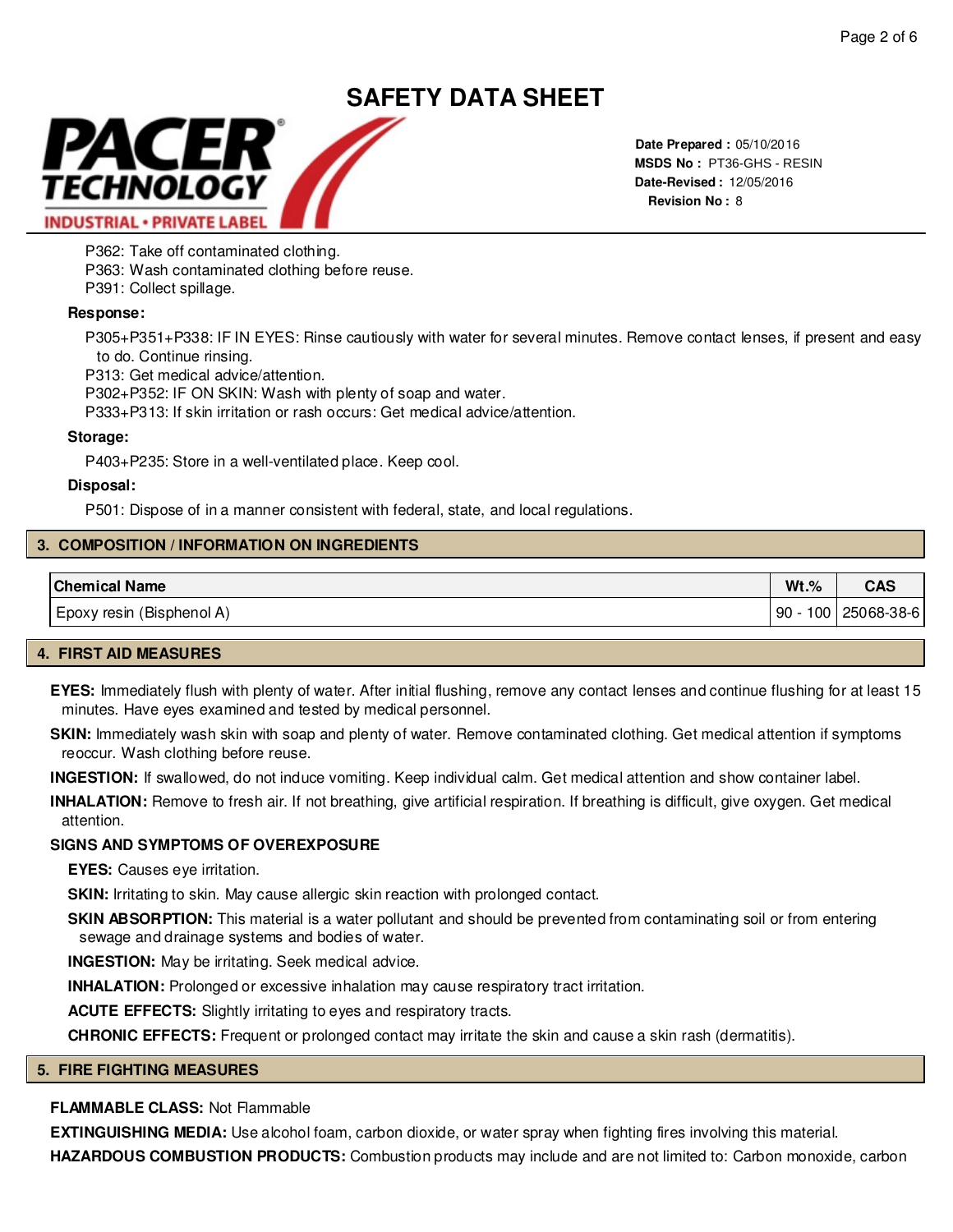# **SAFETY DATA SHEET** PACER TECHNOLOGY **INDUSTRIAL · PRIVATE LABEL**

**Date Prepared :** 05/10/2016 **MSDS No :**  PT36-GHS - RESIN**Date-Revised :** 12/05/2016 **Revision No :** 8

dioxide and phenolics.

**FIRE FIGHTING PROCEDURES:** Use water spray to keep fire-exposed containers cool and to knock down vapors which may result from product decomposition.

**FIRE FIGHTING EQUIPMENT:** As in any fire, wear self-contained breathing apparatus pressure-demand, (MSHA/NIOSH approved or equivalent) and full protective gear.

**HAZARDOUS DECOMPOSITION PRODUCTS:** Carbon Dioxide, Carbon Monoxide and other toxic or irritating compounds may form when heated to decomposition.

# **6. ACCIDENTAL RELEASE MEASURES**

**GENERAL PROCEDURES:** Contain spilled material if possible. Absorb with materials such as: Sand. Polypropylene fiber products. Polyethylene fiber products. Remove residual with soap and hot water. Collect in suitable and properly labeled containers. Residual can be removed with solvent. Solvents are not recommended for clean-up unless the recommended exposure guidelines and safe handling practices for the specific solvent are followed. Consult appropriate solvent Safety Data Sheet for handling information.

**COMMENTS:** This material is a water pollutant and should be prevented from contaminating soil or from entering sewage and drainage systems and bodies of water.

#### **7. HANDLING AND STORAGE**

**GENERAL PROCEDURES:** Use with adequate ventilation. Avoid contact with eyes, skin and clothing.

**HANDLING:** Avoid breathing (dust, vapor, mist, gas). Avoid contact with skin, eyes and clothing. Keep container closed when not in use.

**STORAGE:** Store in a cool place in original container and protect from sunlight. Keep away from sources of ignition.

**STORAGE TEMPERATURE:** Ambient room temperature (70F/21C).

**LOADING TEMPERATURE:** Not Determined

**LOADING/UNLOADING VISCOSITY:** Not Determined

**STORAGE PRESSURE:** Not Determined

# **8. EXPOSURE CONTROLS / PERSONAL PROTECTION**

#### **ENGINEERING CONTROLS:**

Use local exhaust ventilation, or other engineering controls to maintain airborne levels below exposure limit requirements or guidelines. If there are no applicable exposure limit requirements or guidelines, general ventilation should be sufficient for most operations. Local exhaust ventilation may be necessary for some operations.

#### **PERSONAL PROTECTIVE EQUIPMENT**

**EYES AND FACE:** For normal conditions, wear safety glasses. Where there is reasonable probability of liquid contact, wear splash-proof goggles.

**SKIN:** Wear rubber gloves to avoid prolonged skin contact.

**RESPIRATORY:** Use only in a well ventilated area.

**PROTECTIVE CLOTHING:** Wear rubber gloves & apron.

**WORK HYGIENIC PRACTICES:** Avoid contact with skin and eyes. Wash thoroughly after handling.

#### **9. PHYSICAL AND CHEMICAL PROPERTIES**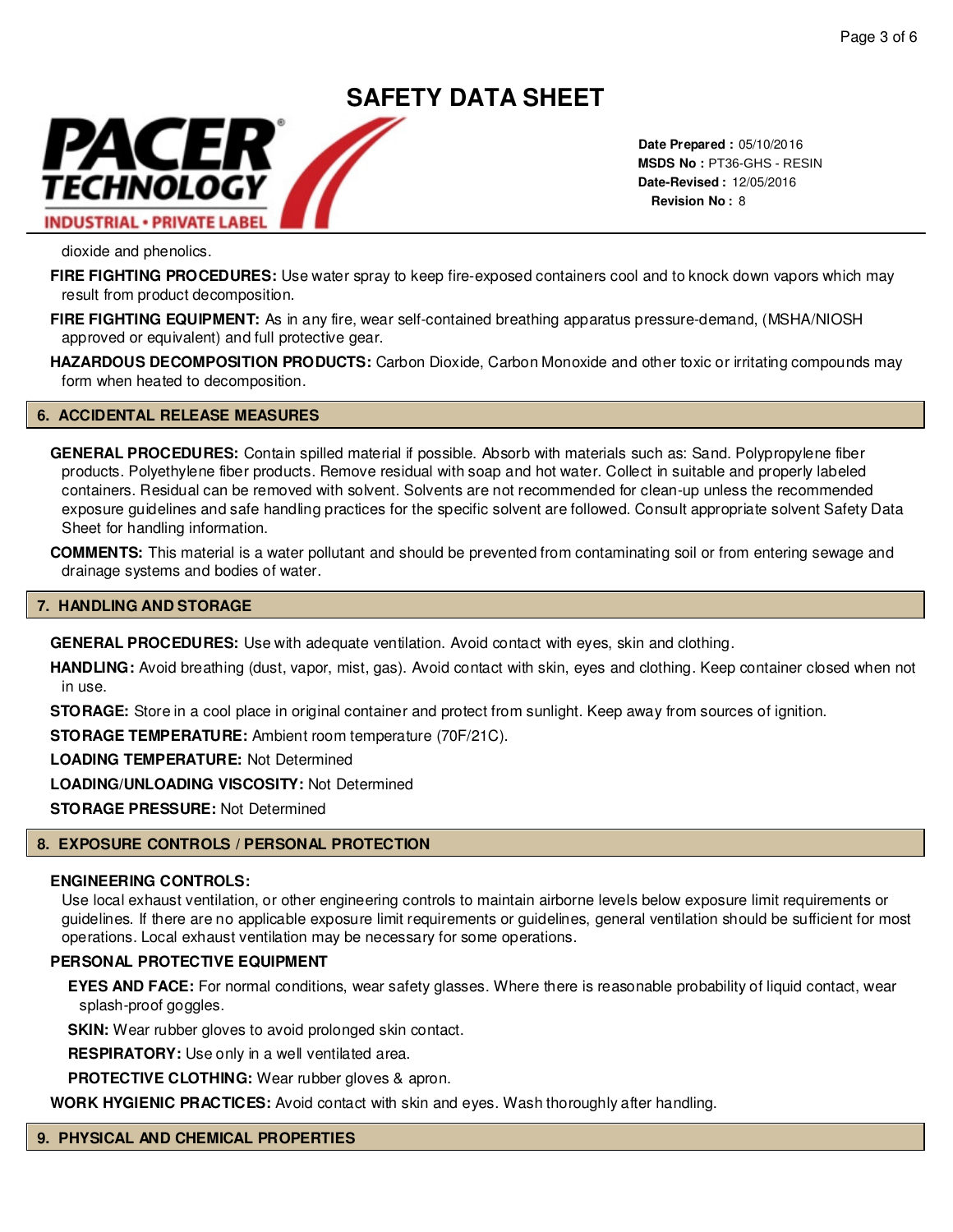

**Date Prepared :** 05/10/2016 **MSDS No :**  PT36-GHS - RESIN**Date-Revised :** 12/05/2016 **Revision No :** 8

**PHYSICAL STATE:** Viscous liquid. **ODOR:** Mild odor. **ODOR THRESHOLD:** No data available **APPEARANCE:** Light yellow colored viscous liquid. **COLOR:** Light yellow. **pH:** No data available **PERCENT VOLATILE:** No data available **FLASHPOINT AND METHOD:** 264°C (507°F) to 268°C (514°F) CC - Closed Cup **AUTOIGNITION TEMPERATURE:** No data available **VAPOR PRESSURE:** No data available **VAPOR DENSITY:** No data available **BOILING POINT:** No data available **FREEZING POINT:** No data available **MELTING POINT:** No data available **POUR POINT:** No data available **THERMAL DECOMPOSITION:** No data available **SOLUBILITY IN WATER:** 5.4 to 8.4 mg/L at 20°C (68°F) **EVAPORATION RATE:** No data available **DENSITY:** 1.16 g/cm3 at 25C (77F) **SPECIFIC GRAVITY:** 1.16 **VISCOSITY #1:** 10000 to 20000 mPa. s. at 25°C (77°F) **MOLECULAR WEIGHT:** No data available

**(VOC):** 0 g/L

# **10. STABILITY AND REACTIVITY**

**HAZARDOUS POLYMERIZATION:** Will not occur.

**STABILITY:** Stable

**CONDITIONS TO AVOID:** Avoid temperatures above (300 ) F (148 ) C.

**HAZARDOUS DECOMPOSITION PRODUCTS:** Carbon monoxide, aldehydes, acids and other organic substances may be formed during combustion (>500F) temperature degradation.

**INCOMPATIBLE MATERIALS:** Strong acids, oxidizing agents, mineral and organic bases, and especially aliphatic amines.

#### **11. TOXICOLOGICAL INFORMATION**

# **ACUTE TOXICITY**

| <b>Chemical Name</b>      | ORAL $LD_{50}$ (rat) | DERMAL LD <sub>50</sub> (rabbit) |
|---------------------------|----------------------|----------------------------------|
| Epoxy resin (Bisphenol A) | $>$ 2000 mg/kg (rat) | $>$ 2000 mg/kg (rat)             |

**DERMAL LD50:** 23000 mg/kg (rabbit)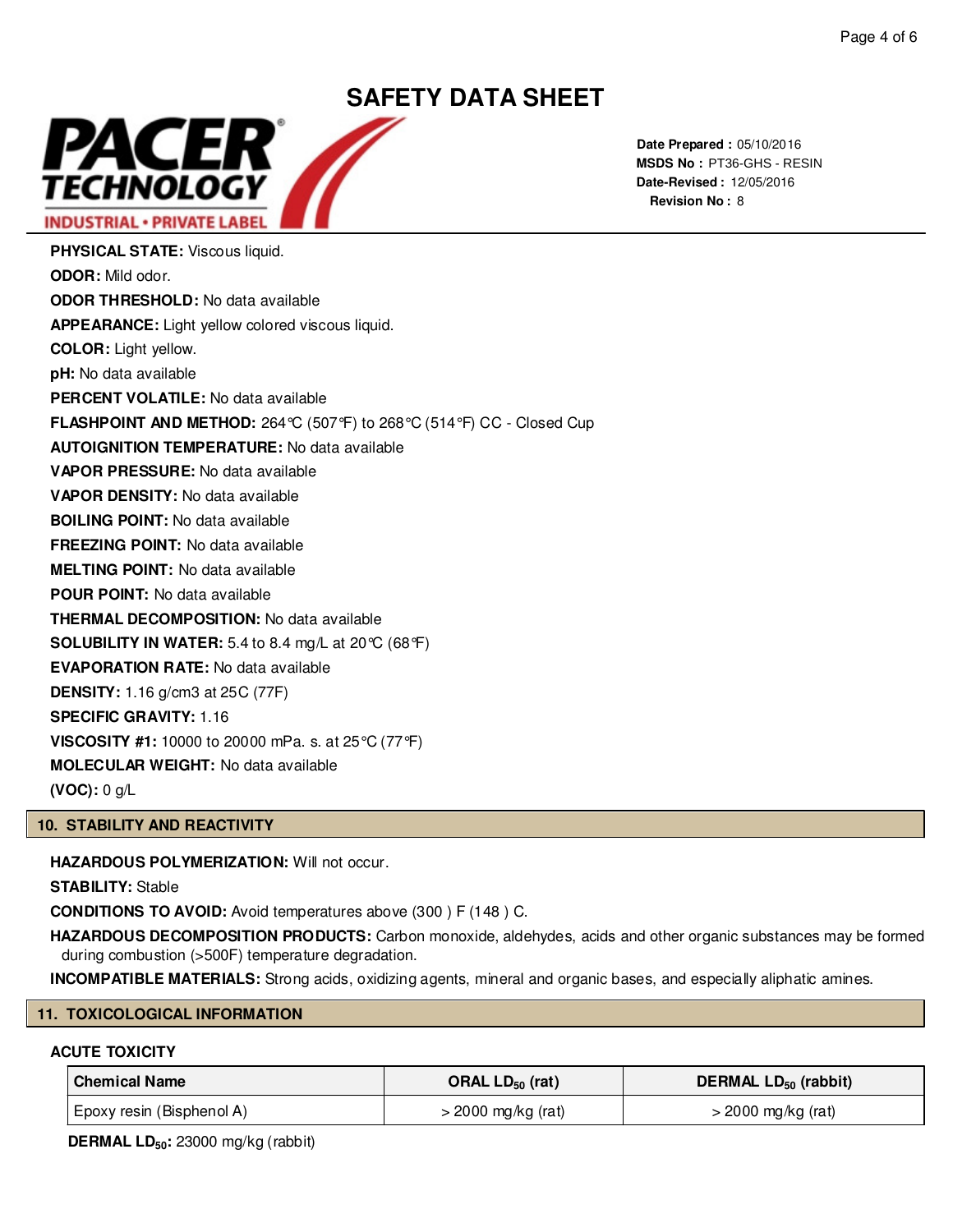

**Date Prepared :** 05/10/2016 **MSDS No : PT36-GHS - RESIN Date-Revised :** 12/05/2016 **Revision No :** 8

**ORAL LD50:** > 15000 mL/kg (rat)

**SERIOUS EYE DAMAGE/IRRITATION:** Prolonged or repeated skin contact may cause irritation.

**RESPIRATORY OR SKIN SENSITISATION:** May cause sensitization.

# **GERM CELL MUTAGENICITY:**

In vitro genetic toxicity studies were negative in some cases and positive in other cases. Animal genetic toxicity studies were negative.

# **CARCINOGENICITY**

**IARC:** Not listed.

**NTP:** Not listed.

**OSHA: Not listed.** 

# **REPRODUCTIVE TOXICITY:**

In animal studies, did not interfere with reproduction.

# **12. ECOLOGICAL INFORMATION**

# **ENVIRONMENTAL DATA:** Do not flush to sewer.

**ECOTOXICOLOGICAL INFORMATION:** Rainbow trout LC50, semi-static test, 96 h: 2 mg/L; Water flea EC50, static test, 48 h, immobilization: 1.8 mg/L; Bacteria IC50, 18 h: >42.6 mg/L.

**BIOACCUMULATION/ACCUMULATION:** Bioconcentration potential is moderate (BCF 100 to 3000 or Log Pow 3 to 5).

**Notes:** Material is toxic to aquatic organisms (LC50 between 1 and 10 mg/L in the most sensitive species).

# **13. DISPOSAL CONSIDERATIONS**

**DISPOSAL METHOD:** Dispose of in accordance with local, state, and federal regulations.

# **14. TRANSPORT INFORMATION**

# **DOT (DEPARTMENT OF TRANSPORTATION)**

**PROPER SHIPPING NAME:** NOT REGULATED (IP VOL LESS THAN OR EQUAL TO 450.0 L) UN3082, ENVIRONMENTALLY HAZARDOUS SUBSTANCE, LIQUID, N.O.S. (BISPHENOL-A EPOXY RESIN), 9, III (IP VOL STRIAL - PRIVATE LABEL<br>
STRIAL - PRIVATE LABEL<br>
RAL LD<sub>56</sub>'s - 15000 mL/kg (rai)<br>
RAL LD<sub>56</sub>'s - 15000 mL/kg (rai)<br>
NDN BYEY DAMAGEIRRITATION: Prolonged or repeated skin contact may cause irritation.<br>
IMPATORY OR SKIN SENS

# **AIR (ICAO/IATA)**

**SHIPPING NAME:** ID8000, CONSUMER COMMODITY, 9 (IP VOL LESS THAN OR EQUAL TO 0.5 L); or UN3082, ENVIRONMENTALLY HAZARDOUS SUBSTANCE, LIQUID, N.O.S. (BISPHENOL-A EPOXY RESIN), 9, III (LTD QTY, IP VOL LESS THAN OR EQUAL TO 5.0 L)\*

# **VESSEL (IMO/IMDG)**

**SHIPPING NAME:** UN3082, ENVIRONMENTALLY HAZARDOUS SUBSTANCE, LIQUID, N.O.S. (BISPHENOL-A EPOXY RESIN), 9, III (LTD QTY, IP VOL LESS THAN OR EQUAL TO 5.0 L)\*

**COMMENTS: \*** This product may be shipped as EXCEPTED QUANTITIES OF CLASS 9, UN3082 (IP VOL LESS THAN OR EQUAL TO 0.03 L, OP VOL LESS THAN OR EQUAL TO 1.0 L)

The transport information provided in this section only applies to the material formulation/itself, and is not specific to any package/configuration.This information is not intended to convey all specific regulatory or operational requirements/information relating to this product. Transportation classifications may vary by container volume and may be influenced by regional or country variations in regulations. It is the responsibility of the transporting organizations to follow all applicable laws, regulations,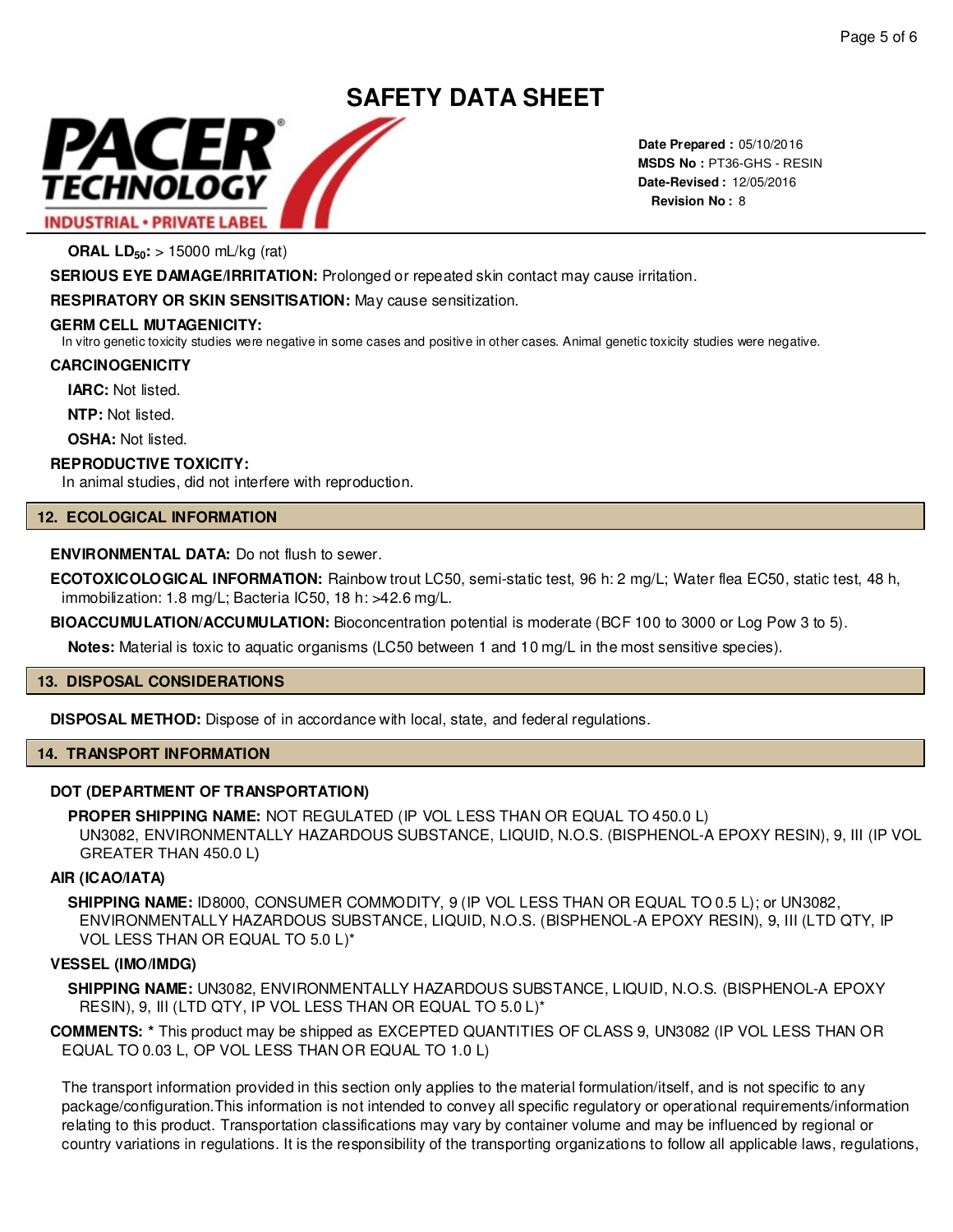

**Date Prepared :** 05/10/2016 **MSDS No :**  PT36-GHS - RESIN**Date-Revised :** 12/05/2016 **Revision No :** 8

and rules relating to the transportation of the material.

#### **15. REGULATORY INFORMATION**

#### **UNITED STATES**

# **SARA TITLE III (SUPERFUND AMENDMENTS AND REAUTHORIZATION ACT)**

# **FIRE:** No **PRESSURE GENERATING:** No **REACTIVITY:** No **ACUTE:** Yes **CHRONIC:** No

**TITLE III NOTES:** To the best of our knowledge, this product does not contain chemicals at levels which require reporting under this statute.

# **TSCA (TOXIC SUBSTANCE CONTROL ACT)**

| <b>Chemical Name</b>      | <b>CAS</b> |
|---------------------------|------------|
| Epoxy resin (Bisphenol A) | 25068-38-6 |

**TSCA STATUS:** All ingredients in this mixture are in compliance with TSCA.

### **CALIFORNIA PROPOSITION 65: WARNING: This product contains a chemical known to the State of California to cause birth defects or other repropductive harm. (Bisphenol A Resin CAS 25068-38-6)**

| <b>Chemical Name</b>      | $Wt.\%$   | Listed              |
|---------------------------|-----------|---------------------|
| Epoxy resin (Bisphenol A) | 100<br>90 | Female Reproductive |

# **16. OTHER INFORMATION**

**APPROVED BY:** Pacer Technology Regulatory Department

**PREPARED BY:** Pacer Technology Regulatory Department **Date-Revised:** 12/05/2016

**REVISION SUMMARY:** This MSDS replaces the 11/07/2016 MSDS. Revised: **Section 2:** . **Section 11:** NTP. **Section 14:** AIR (ICAO/IATA) - SHIPPING NAME COMMENTS, DOT (DEPARTMENT OF TRANSPORTATION) - PROPER SHIPPING NAME VESSEL (IMO/IMDG) ( MARINE POLLUTANT #1 ).





# **MANUFACTURER DISCLAIMER:**

To the best of our knowledge, the information contained herein is accurate. However, Pacer Technology does not assume any liability for the accuracy or completeness of the information contained herein. Final determination of suitability of any material is the sole responsibility of the user. All materials may present unknown hazards and should be used with caution. Although certain hazards are described herein, we cannot guarantee that these are the only hazards which exist.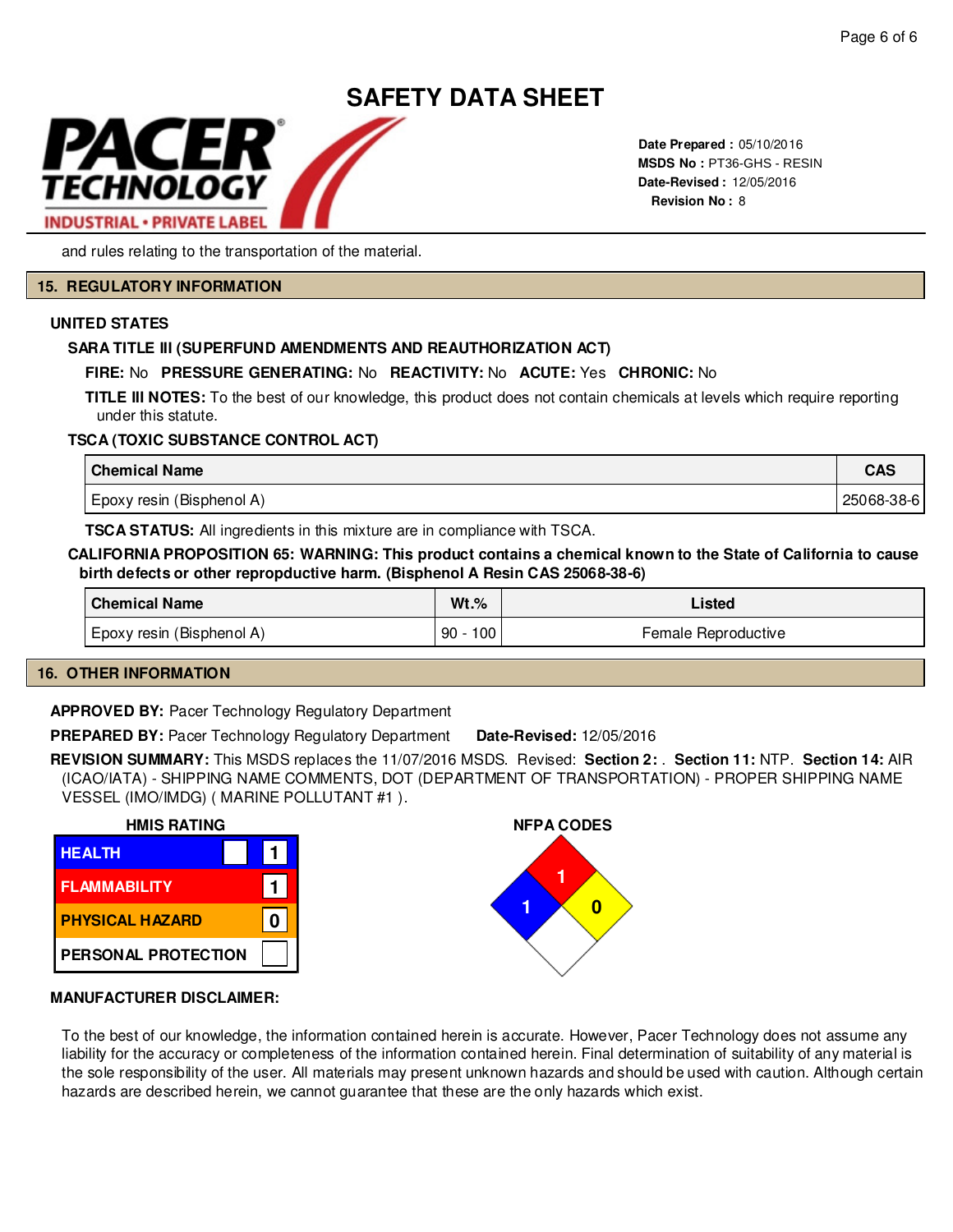

**Date Prepared :** 03/28/2014 **MSDS No :**  PT36-GHS - HARDENER **Date-Revised :** 01/24/2017 **Revision No :** 9

# **1. PRODUCT AND COMPANY IDENTIFICATION**

**PRODUCT DESCRIPTION:** Z-POXY 5 MIN QK SHOT SYRNGE 1OZ - HARDENER

#### **MANUFACTURER**

Pacer Technology 3281 E. Guasti Rd., Suite 260 Ontario, CA 91761 **Emergency Contact:** CHEMTREC **Emergency Phone:** 800-424-9300 **Alternate Emergency Phone:** 703-527-3887 **Product Stewardship:** 909-987-0550

#### **2. HAZARDS IDENTIFICATION**

# **GHS CLASSIFICATIONS**

# **Health:**

Acute Toxicity (Oral), Category 4 Skin Sensitization, Category 1 Skin Irritation, Category 2 Eye Irritation, Category 2

# **GHS LABEL ELEMENTS**

Note: If this product is a consumer product it is labeled in accordance with the Consumer Product Safety Commission regulations and not OSHA regulations. The requirements for the labeling of consumer products take precedence over OSHA labeling so the actual product label will not contain the OSHA label elements shown below on this SDS.



#### **SIGNAL WORD:** WARNING

#### **HAZARD STATEMENTS**

H302: Harmful if swallowed.

H315: Causes skin irritation.

H317: May cause an allergic skin reaction.

H319: Causes serious eye irritation.

#### **PRECAUTIONARY STATEMENT(S)**

#### **Prevention:**

P261: Avoid breathing dust/fume/gas/mist/vapours/spray.

P264: Wash skin and hands thoroughly after handling.

P270: Do not eat, drink or smoke when using this product.

P272: Contaminated work clothing should not be allowed out of the workplace.

P280: Wear protective gloves/protective clothing/eye protection/face protection.

P363: Wash contaminated clothing before reuse.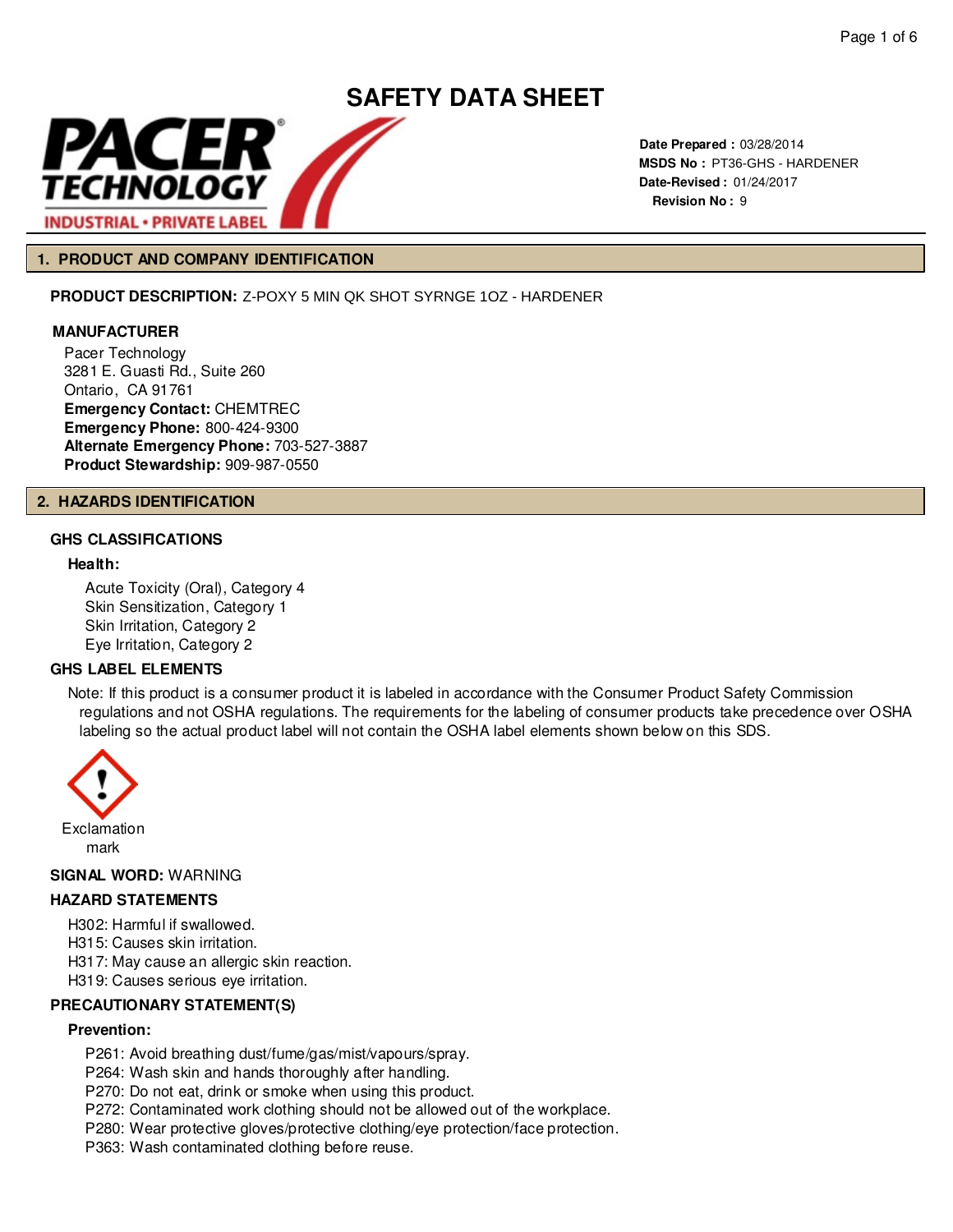# **SAFETY DATA SHEET** PACER TECHNOLOGY **INDUSTRIAL · PRIVATE LABEL**

**Date Prepared :** 03/28/2014 **MSDS No :**  PT36-GHS - HARDENER**Date-Revised :** 01/24/2017 **Revision No :** 9

# **Response:**

P301+312: IF SWALLOWED: Call a POISON CENTER or doctor/physician if you feel unwell.

P302+352: IF ON SKIN: Wash with plenty of soap and water.

P304+P340: IF INHALED: Remove person to fresh air and keep comfortable for breathing.

P305+P351+P338: IF IN EYES: Rinse cautiously with water for several minutes. Remove contact lenses, if present and easy to do. Continue rinsing.

P308+P313: IF exposed or concerned: Get medical advice/ attention.

P333+P313: If skin irritation or rash occurs: Get medical advice/attention.

# **Storage:**

P403+P233: Store in a well-ventilated place. Keep container tightly closed.

# **Disposal:**

P501: Dispose of in a manner consistent with federal, state, and local regulations.

# **3. COMPOSITION / INFORMATION ON INGREDIENTS**

| <b>Chemical Name</b>                  | $Wt.\%$  | <b>CAS</b>    |
|---------------------------------------|----------|---------------|
| Mercaptan/amine polymer system        | 75 - 100 |               |
| 2,4,6-TRIS(DIMETHYLAMINOMETHYL)PHENOL | 10 - 30  | $90 - 72 - 2$ |

# **4. FIRST AID MEASURES**

**EYES:** Flush eye with water for 15 minutes. Get medical attention.

**SKIN:** Immediately wash skin with soap and plenty of water. Remove contaminated clothing. Get medical attention if symptoms reoccur. Wash clothing before reuse.

**INGESTION:** If swallowed, do NOT induce vomiting. Give victim a glass of water or milk. Call a physician or poison control center immediately. Never give anything by mouth to an unconscious person.

**INHALATION:** Remove to fresh air. If not breathing, give artificial respiration. If breathing is difficult, give oxygen. Get medical attention.

# **SIGNS AND SYMPTOMS OF OVEREXPOSURE**

**EYES:** Causes eye irritation.

**SKIN:** Contact causes skin irritation.

**INGESTION:** Ingestion of this material can cause mouth, throat, esophageal, and gastrointestinal tract irritation.

**INHALATION:** Prolonged or excessive inhalation may cause respiratory tract irritation.

**ACUTE EFFECTS:** Slightly irritating to eyes and respiratory tracts.

**CHRONIC EFFECTS:** Avoid contact with eyes; may cause redness, irritation and conjunctivitis.

# **5. FIRE FIGHTING MEASURES**

# **FLAMMABLE CLASS:** Not Flammable

**EXTINGUISHING MEDIA:** Use alcohol foam, carbon dioxide, or water spray when fighting fires involving this material.

**HAZARDOUS COMBUSTION PRODUCTS:** Combustion products may include: oxides of carbon, nitrogen and sulfur; hydrogen sulfides.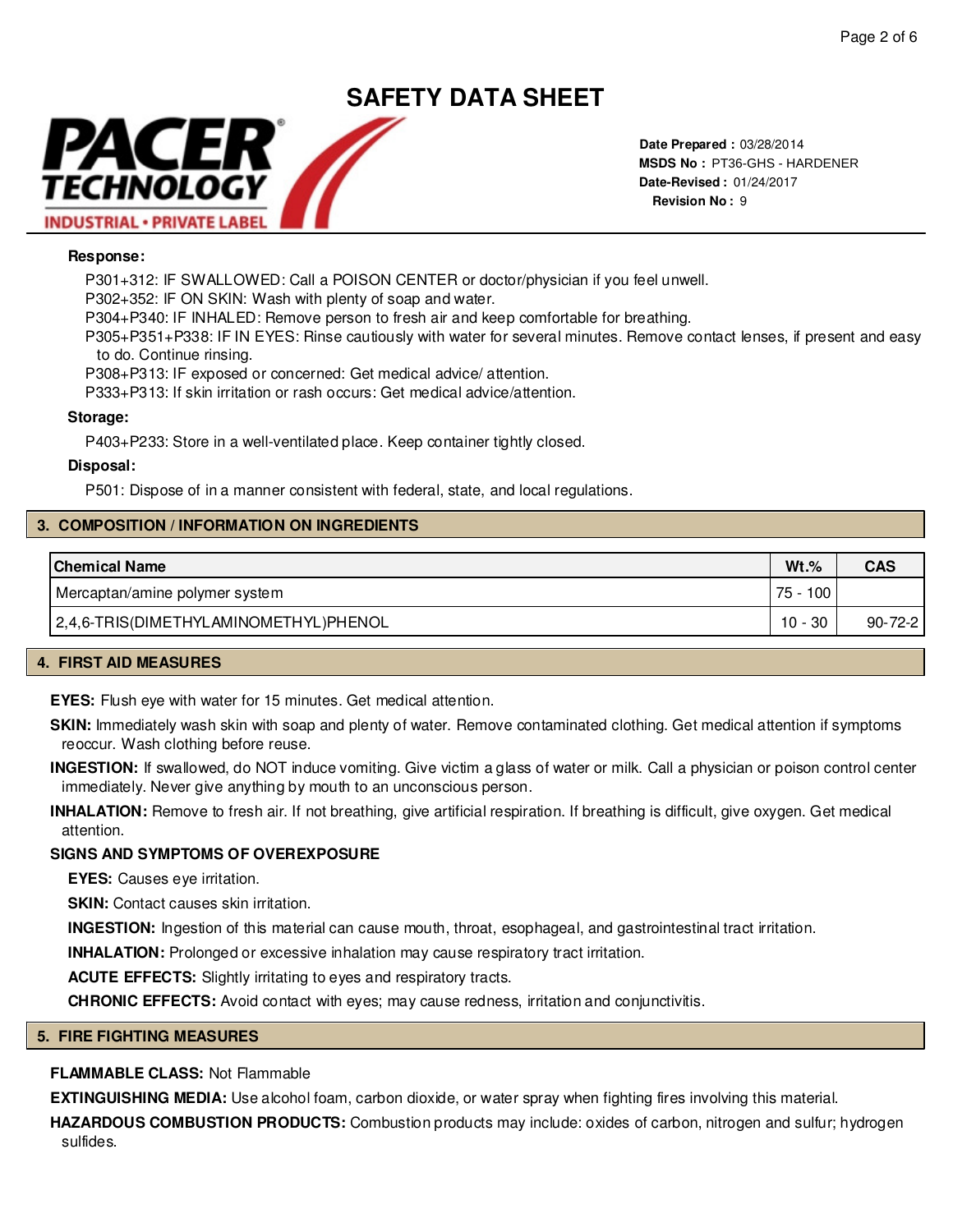# PACER TECHNOLOGY **INDUSTRIAL · PRIVATE LABEL**

**Date Prepared :** 03/28/2014 **MSDS No :**  PT36-GHS - HARDENER**Date-Revised :** 01/24/2017 **Revision No :** 9

# **EXPLOSION HAZARDS:** None known

**FIRE FIGHTING PROCEDURES:** Use water spray to keep fire-exposed containers cool and to knock down vapors which may result from product decomposition.

**SAFETY DATA SHEET**

**FIRE FIGHTING EQUIPMENT:** As in any fire, wear self-contained breathing apparatus pressure-demand, (MSHA/NIOSH approved or equivalent) and full protective gear.

**FIRE EXPLOSION:** None known

**SENSITIVE TO STATIC DISCHARGE:** None known

**SENSITIVITY TO IMPACT:** None known

**HAZARDOUS DECOMPOSITION PRODUCTS:** Combustible by-products of carbon monoxide/dioxide, hydrogen sulfide and oxides of sulfur.

# **6. ACCIDENTAL RELEASE MEASURES**

#### **SMALL SPILL:**

Stop leak if without risk. Move containers from spill area. Dilute with water and mop up if water-soluble. Alternatively, or if waterinsoluble, absorb with an inert dry material and place in an appropriate waste disposal container. Dispose of via a licensed waste disposal contractor.

# **LARGE SPILL:**

Stop leak if without risk. Move containers from spill area. Dilute with water and mop up if water-soluble. Alternatively, or if waterinsoluble, absorb with an inert dry material and place in an appropriate waste disposal container. Dispose of via a licensed waste disposal contractor.

# **ENVIRONMENTAL PRECAUTIONS**

#### **WATER SPILL:**

Avoid dispersal of spilled material and runoff and contact with soil, waterways, drains and sewers. Inform the relevant authorities if the product has caused environmental pollution (sewers, waterways, soil or air).

#### **LAND SPILL:**

Avoid dispersal of spilled material and runoff and contact with soil, waterways, drains and sewers. Inform the relevant authorities if the product has caused environmental pollution (sewers, waterways, soil or air).

#### **AIR SPILL:**

Avoid dispersal of spilled material and runoff and contact with soil, waterways, drains and sewers. Inform the relevant authorities if the product has caused environmental pollution (sewers, waterways, soil or air).

**SPECIAL PROTECTIVE EQUIPMENT:** Use plastic/rubber gloves, chemical splash goggles or safety glasses with side shields.

# **7. HANDLING AND STORAGE**

**GENERAL PROCEDURES:** Use with adequate ventilation. Avoid contact with eyes, skin and clothing.

**HANDLING:** Avoid breathing (dust, vapor, mist, gas). Avoid contact with skin, eyes and clothing. Keep container closed when not in use.

**STORAGE:** Store in a cool place in original container and protect from sunlight. Keep away from sources of ignition.

**STORAGE TEMPERATURE:** No data available

**LOADING TEMPERATURE:** No data available

**LOADING/UNLOADING VISCOSITY:** No data available

**STORAGE PRESSURE:** No data available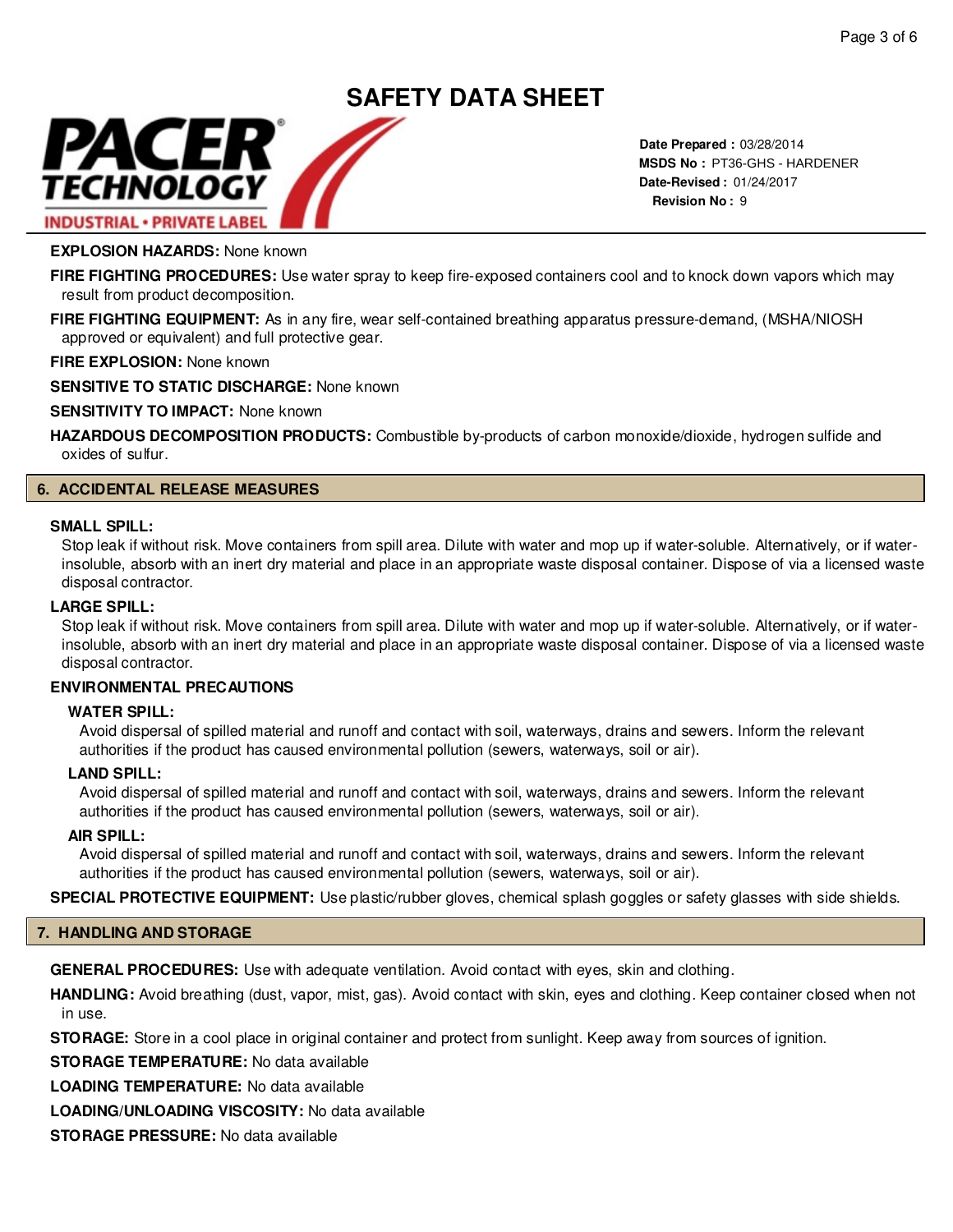

**Date Prepared :** 03/28/2014 **MSDS No :**  PT36-GHS - HARDENER**Date-Revised :** 01/24/2017 **Revision No :** 9

# **8. EXPOSURE CONTROLS / PERSONAL PROTECTION**

**ENGINEERING CONTROLS:** Use only in a well ventilated area.

# **PERSONAL PROTECTIVE EQUIPMENT**

**EYES AND FACE:** For normal conditions, wear safety glasses. Where there is reasonable probability of liquid contact, wear splash-proof goggles.

**SKIN:** Wear rubber gloves to avoid prolonged skin contact.

**RESPIRATORY:** Use only in a well ventilated area.

**PROTECTIVE CLOTHING:** Wear protective clothing. Launder contaminated clothing before reuse.

**WORK HYGIENIC PRACTICES:** Avoid contact with skin and eyes. Wash thoroughly after handling.

# **9. PHYSICAL AND CHEMICAL PROPERTIES**

**PHYSICAL STATE:** Liquid **ODOR:** Sulfur odor. **APPEARANCE:** Pale yellow viscous liquid. **pH:** No data available **PERCENT VOLATILE:** No data available **FLASHPOINT AND METHOD:** > 93°C (199.9°F) Pensky-Martens CC **FLAMMABLE LIMITS:** No data available **AUTOIGNITION TEMPERATURE:** No data available **VAPOR PRESSURE:** No data available **VAPOR DENSITY:** No data available **BOILING POINT:** No data available **FREEZING POINT:** No data available **MELTING POINT:** No data available **POUR POINT:** No data available **THERMAL DECOMPOSITION:** No data available **SOLUBILITY IN WATER:** Insoluble in the following materials: cold waer and hot water. **EVAPORATION RATE:** No data available **SPECIFIC GRAVITY:** 1.13 **VISCOSITY #1:** 1000 to 1600 cps **(VOC):** 0 g/L

# **10. STABILITY AND REACTIVITY**

# **STABILITY:** Stable

**CONDITIONS TO AVOID:** Avoid storage near large masses of epoxy resins.

**HAZARDOUS DECOMPOSITION PRODUCTS:** Combustible by-products of carbon monoxide/dioxide, hydrogen sulfide and oxides of sulfur.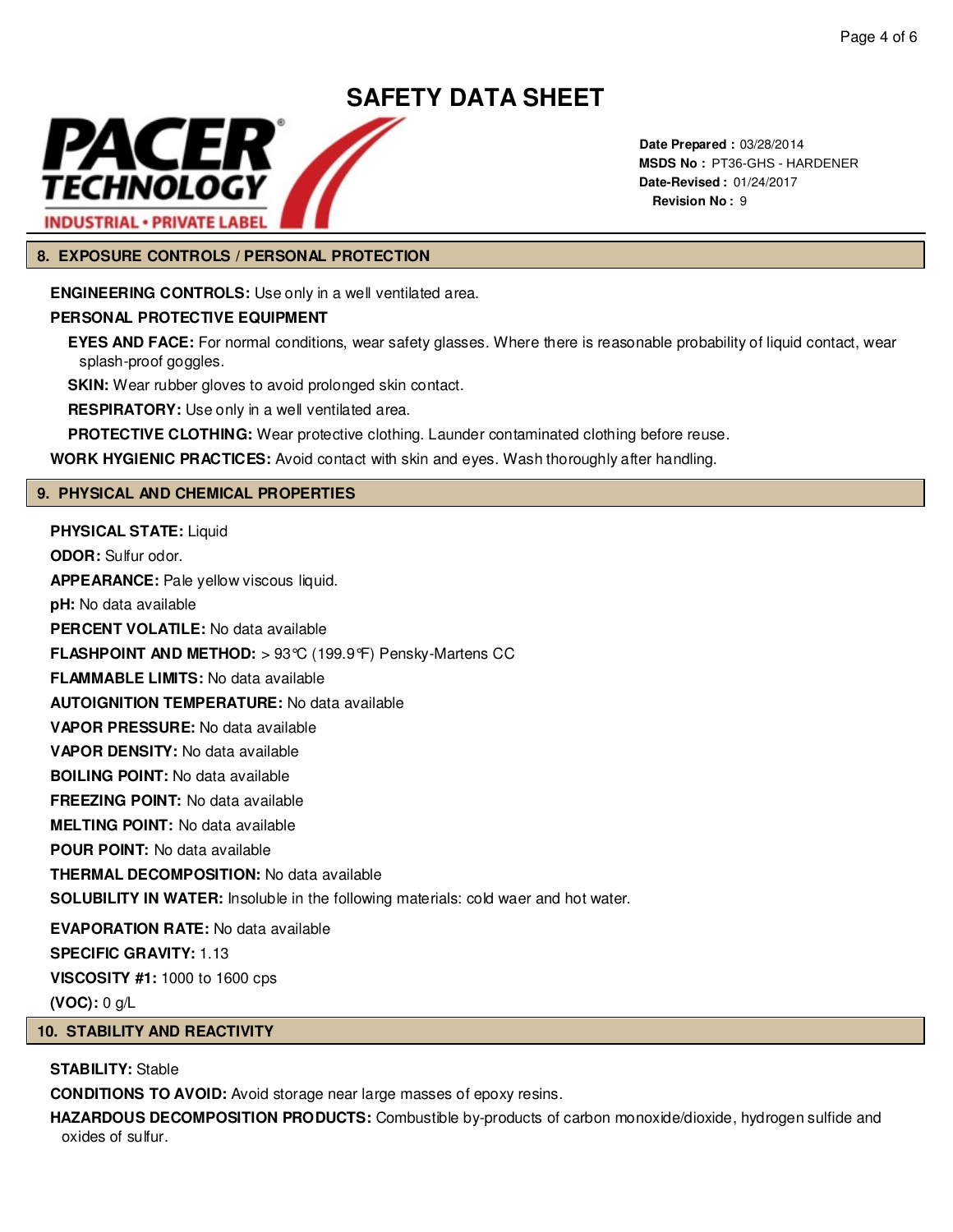

**Date Prepared :** 03/28/2014 **MSDS No : PT36-GHS - HARDENER Date-Revised :** 01/24/2017 **Revision No :** 9

**INCOMPATIBLE MATERIALS:** Avoid strong oxidizing agents and amines especially when hot.

# **11. TOXICOLOGICAL INFORMATION**

# **ACUTE TOXICITY**

| ' Chemical Name                       | ORAL $LD_{50}$ (rat) | DERMAL LD <sub>50</sub> (rabbit) |
|---------------------------------------|----------------------|----------------------------------|
| 2,4,6-TRIS(DIMETHYLAMINOMETHYL)PHENOL | 2169 mg/kg (rat)     | $> 971$ mg/kg (rat)              |

**SERIOUS EYE DAMAGE/IRRITATION:** May cause eye irritation and skin irritation.

**RESPIRATORY OR SKIN SENSITISATION:** Irritating to skin. May cause allergic skin reaction with prolonged contact.

# **CARCINOGENICITY**

**IARC:** Not listed.

**NTP:** Not listed.

**OSHA: Not listed.** 

**STOT-SINGLE EXPOSURE:** No data available

**STOT-REPEATED EXPOSURE:** No data available.

# **12. ECOLOGICAL INFORMATION**

# **BIOACCUMULATION/ACCUMULATION:** Bioaccumlative potential is low. (Log Pow 0.219)

# **13. DISPOSAL CONSIDERATIONS**

# **DISPOSAL METHOD:**

The generation of waste should be avoided or minimized wherever possible. Disposal of this product, solutions and any byproducts should comply with the requirements of environmental protection and waste disposal legislation and any regional local authority requirements. Dispose of surplus and non-recyclable products via a licensed waste disposal contractor. Waste should not be disposed of untreated to the sewer unless fully compliant with the requirements of all authorities with jurisdiction. Waste packaging should be recycled. Incineration or landfill should only be considered when recycling is not feasible. This material and its container must be disposed of in a safe way. Care should be taken when handling empty containers that have not been cleaned or rinsed out. Empty containers or liners may retain some product residues. Avoid dispersal of spilled material and runoff and contact with soil, waterways, drains and sewers. MADS No. PTSe-GHS - HARDENER<br>
Model strong oxidizing agents and amines especially when hot.<br>
Note THYL)PHENOL<br>
(OMETHYL)PHENOL<br>
2169 mg/kg (rat) DERMAL LD<sub>59</sub> (rat)<br>
OMETHYL)PHENOL<br>
2169 mg/kg (rat) > 971 mg/kg (rat)<br>
1TON

# **14. TRANSPORT INFORMATION**

# **DOT (DEPARTMENT OF TRANSPORTATION)**

# **PROPER SHIPPING NAME:**

# **AIR (ICAO/IATA)**

**SHIPPING NAME:** ID8000, CONSUMER COMMODITY, 9 (PKG LESS THAN OR EQUAL TO 30 kg G); or UN3334, AVIATION REGULATED LIQUID, N.O.S. (MERCAPTAN AMINE BLEND), 9, III (LTD QTY, IP VOL LESS THAN OR EQUAL TO 5.0 L, OP WGT LESS THAN OR EQUAL TO 30 kg G) **\***

# **VESSEL (IMO/IMDG)**

# **SHIPPING NAME:** NOT REGULATED

**COMMENTS: \*** This product may be shipped as EXCEPTED QUANTITIES OF CLASS 9, UN3334 (IP VOL LESS THAN OR EQUAL TO 0.03 L, OP VOL LESS THAN OR EQUAL TO 1.0 L)